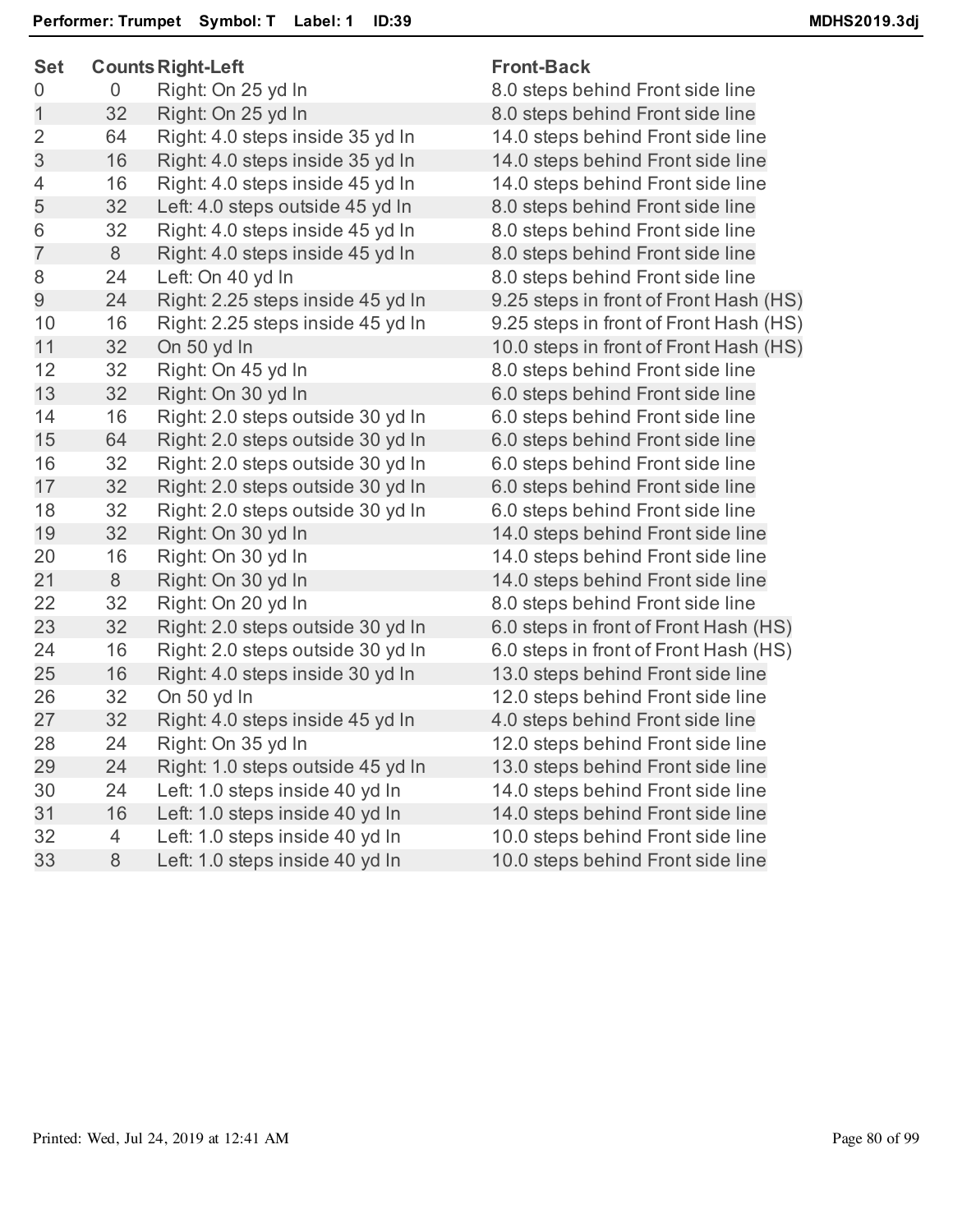| <b>Set</b>     |                | <b>Counts Right-Left</b>           | <b>Front-Back</b>                       |
|----------------|----------------|------------------------------------|-----------------------------------------|
| 0              | 0              | Right: On 30 yd In                 | 8.0 steps behind Front side line        |
| $\mathbf{1}$   | 32             | Right: On 30 yd In                 | 8.0 steps behind Front side line        |
| $\overline{2}$ | 64             | Right: On 40 yd In                 | 14.0 steps behind Front side line       |
| 3              | 16             | Right: On 40 yd In                 | 14.0 steps behind Front side line       |
| 4              | 16             | On 50 yd In                        | 14.0 steps behind Front side line       |
| 5              | 32             | Left: 1.25 steps inside 40 yd In   | 8.0 steps behind Front side line        |
| 6              | 32             | Right: 1.25 steps outside 50 yd In | 8.0 steps behind Front side line        |
| $\overline{7}$ | 8              | Right: 1.25 steps outside 50 yd In | 8.0 steps behind Front side line        |
| 8              | 24             | Left: 3.0 steps outside 40 yd In   | 8.0 steps behind Front side line        |
| 9              | 24             | Left: 1.0 steps outside 50 yd In   | 12.5 steps in front of Front Hash (HS)  |
| 10             | 16             | Left: 1.0 steps outside 50 yd In   | 12.5 steps in front of Front Hash (HS)  |
| 11             | 32             | Left: 4.0 steps outside 50 yd In   | 10.0 steps in front of Front Hash (HS)  |
| 12             | 32             | Right: 2.5 steps inside 45 yd In   | 8.0 steps behind Front side line        |
| 13             | 32             | Right: 2.5 steps inside 30 yd In   | 6.0 steps behind Front side line        |
| 14             | 16             | Right: 2.0 steps inside 30 yd In   | 10.0 steps behind Front side line       |
| 15             | 64             | Right: 2.0 steps inside 30 yd In   | 10.0 steps behind Front side line       |
| 16             | 32             | Right: 2.0 steps inside 30 yd In   | 10.0 steps behind Front side line       |
| 17             | 32             | Right: 2.0 steps inside 30 yd In   | 10.0 steps behind Front side line       |
| 18             | 32             | Right: 2.0 steps inside 30 yd In   | 10.0 steps behind Front side line       |
| 19             | 32             | Right: 2.5 steps inside 30 yd In   | 14.0 steps behind Front side line       |
| 20             | 16             | Right: 2.5 steps inside 30 yd In   | 14.0 steps behind Front side line       |
| 21             | $8\phantom{1}$ | Right: 2.5 steps inside 30 yd In   | 14.0 steps behind Front side line       |
| 22             | 32             | Right: 2.5 steps inside 20 yd In   | 9.25 steps behind Front side line       |
| 23             | 32             | Right: 2.75 steps outside 30 yd In | 8.25 steps in front of Front Hash (HS)  |
| 24             | 16             | Right: 2.75 steps outside 30 yd In | 8.25 steps in front of Front Hash (HS)  |
| 25             | 16             | Right: 2.25 steps outside 35 yd In | 13.25 steps in front of Front Hash (HS) |
| 26             | 32             | Right: 2.5 steps outside 50 yd In  | 12.0 steps behind Front side line       |
| 27             | 32             | Right: 2.0 steps outside 50 yd In  | 5.75 steps behind Front side line       |
| 28             | 24             | Right: 2.5 steps inside 35 yd In   | 11.0 steps behind Front side line       |
| 29             | 24             | Right: 3.0 steps outside 45 yd In  | 11.25 steps behind Front side line      |
| 30             | 24             | Left: 3.75 steps inside 40 yd In   | 14.0 steps in front of Front Hash (HS)  |
| 31             | 16             | Left: 3.75 steps inside 40 yd In   | 14.0 steps in front of Front Hash (HS)  |
| 32             | 4              | Left: 3.75 steps inside 40 yd In   | 10.0 steps behind Front side line       |
| 33             | 8              | Left: 3.75 steps inside 40 yd In   | 10.0 steps behind Front side line       |
|                |                |                                    |                                         |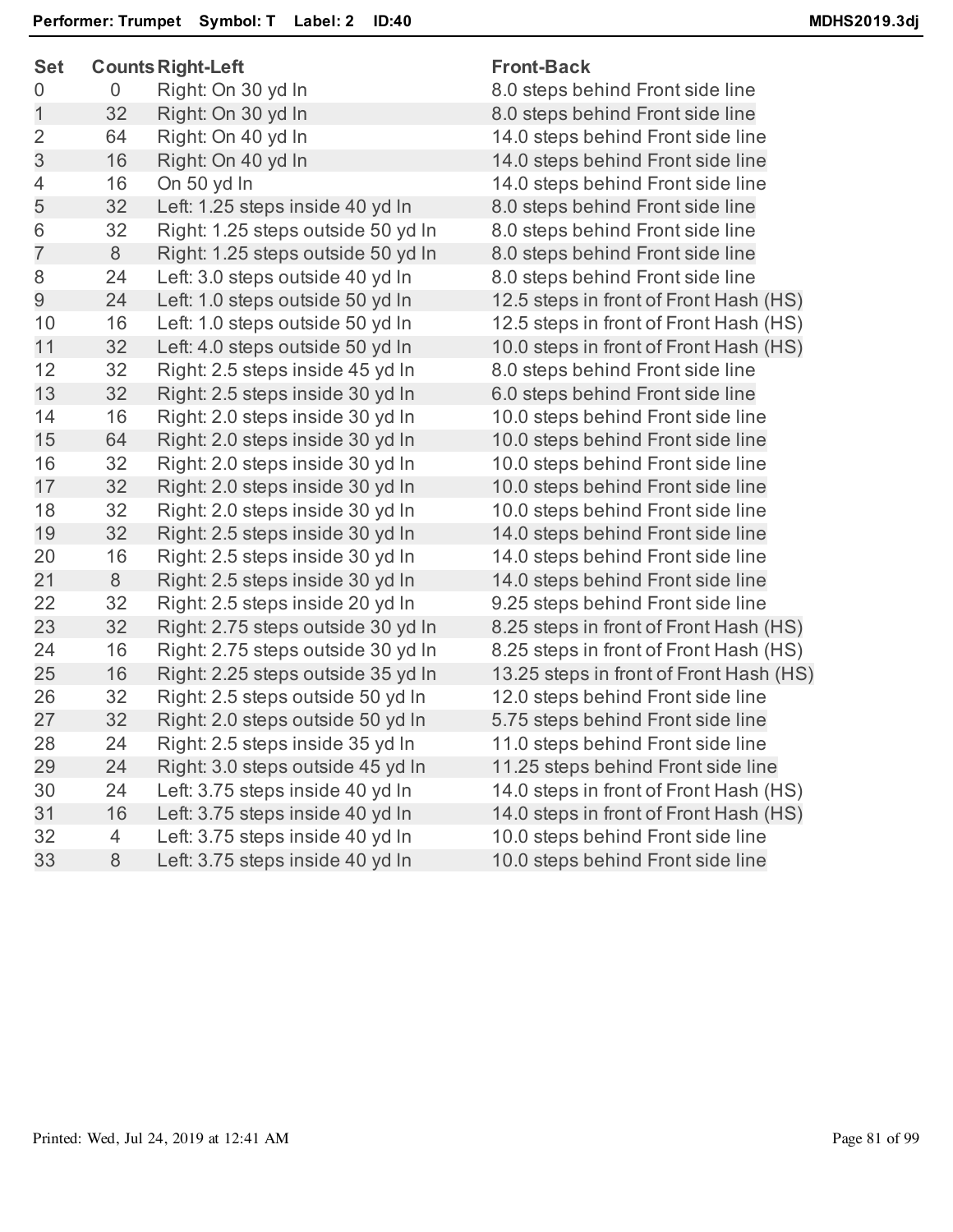| <b>Set</b>     | <b>Counts Right-Left</b> |                                    | <b>Front-Back</b>                      |  |
|----------------|--------------------------|------------------------------------|----------------------------------------|--|
| $\overline{0}$ | $\overline{0}$           | Right: On 35 yd In                 | 8.0 steps behind Front side line       |  |
| $\mathbf 1$    | 32                       | Right: On 35 yd In                 | 8.0 steps behind Front side line       |  |
| $\overline{2}$ | 64                       | Right: 4.0 steps inside 40 yd In   | 14.0 steps behind Front side line      |  |
| 3              | 16                       | Right: 4.0 steps inside 40 yd In   | 14.0 steps behind Front side line      |  |
| 4              | 16                       | Left: 4.0 steps outside 50 yd In   | 14.0 steps behind Front side line      |  |
| 5              | 32                       | Left: 1.25 steps outside 40 yd In  | 8.0 steps behind Front side line       |  |
| 6              | 32                       | Left: 1.25 steps outside 50 yd In  | 8.0 steps behind Front side line       |  |
| $\overline{7}$ | 8                        | Left: 1.25 steps outside 50 yd In  | 8.0 steps behind Front side line       |  |
| 8              | 24                       | Left: 2.0 steps inside 35 yd In    | 8.0 steps behind Front side line       |  |
| 9              | 24                       | Left: 0.25 steps inside 45 yd In   | 12.0 steps behind Front side line      |  |
| 10             | 16                       | Left: 0.25 steps inside 45 yd In   | 12.0 steps behind Front side line      |  |
| 11             | 32                       | Left: On 45 yd In                  | 10.0 steps in front of Front Hash (HS) |  |
| 12             | 32                       | Right: 3.0 steps outside 50 yd In  | 8.0 steps behind Front side line       |  |
| 13             | 32                       | Right: 3.0 steps outside 35 yd In  | 6.0 steps behind Front side line       |  |
| 14             | 16                       | Right: 2.0 steps outside 35 yd In  | 6.0 steps behind Front side line       |  |
| 15             | 64                       | Right: 2.0 steps outside 35 yd In  | 6.0 steps behind Front side line       |  |
| 16             | 32                       | Right: 2.0 steps outside 35 yd In  | 6.0 steps behind Front side line       |  |
| 17             | 32                       | Right: 2.0 steps outside 35 yd In  | 6.0 steps behind Front side line       |  |
| 18             | 32                       | Right: 2.0 steps outside 35 yd In  | 6.0 steps behind Front side line       |  |
| 19             | 32                       | Right: 3.0 steps outside 35 yd In  | 14.0 steps behind Front side line      |  |
| 20             | 16                       | Right: 3.0 steps outside 35 yd In  | 14.0 steps behind Front side line      |  |
| 21             | 8                        | Right: 3.0 steps outside 35 yd In  | 14.0 steps behind Front side line      |  |
| 22             | 32                       | Right: 3.25 steps outside 25 yd In | 10.25 steps behind Front side line     |  |
| 23             | 32                       | Right: 1.5 steps outside 30 yd In  | 10.5 steps in front of Front Hash (HS) |  |
| 24             | 16                       | Right: 1.5 steps outside 30 yd In  | 10.5 steps in front of Front Hash (HS) |  |
| 25             | 16                       | Right: 0.5 steps outside 35 yd In  | 11.5 steps in front of Front Hash (HS) |  |
| 26             | 32                       | Right: 2.75 steps inside 45 yd In  | 12.0 steps behind Front side line      |  |
| 27             | 32                       | Left: 0.25 steps outside 50 yd In  | 7.5 steps behind Front side line       |  |
| 28             | 24                       | Right: 3.25 steps outside 40 yd In | 9.75 steps behind Front side line      |  |
| 29             | 24                       | Right: 3.0 steps inside 40 yd In   | 9.25 steps behind Front side line      |  |
| 30             | 24                       | Left: 1.5 steps outside 45 yd In   | 14.0 steps in front of Front Hash (HS) |  |
| 31             | 16                       | Left: 1.5 steps outside 45 yd In   | 14.0 steps in front of Front Hash (HS) |  |
| 32             | $\overline{4}$           | Left: 1.5 steps outside 45 yd In   | 10.0 steps behind Front side line      |  |
| 33             | 8                        | Left: 1.5 steps outside 45 yd In   | 10.0 steps behind Front side line      |  |
|                |                          |                                    |                                        |  |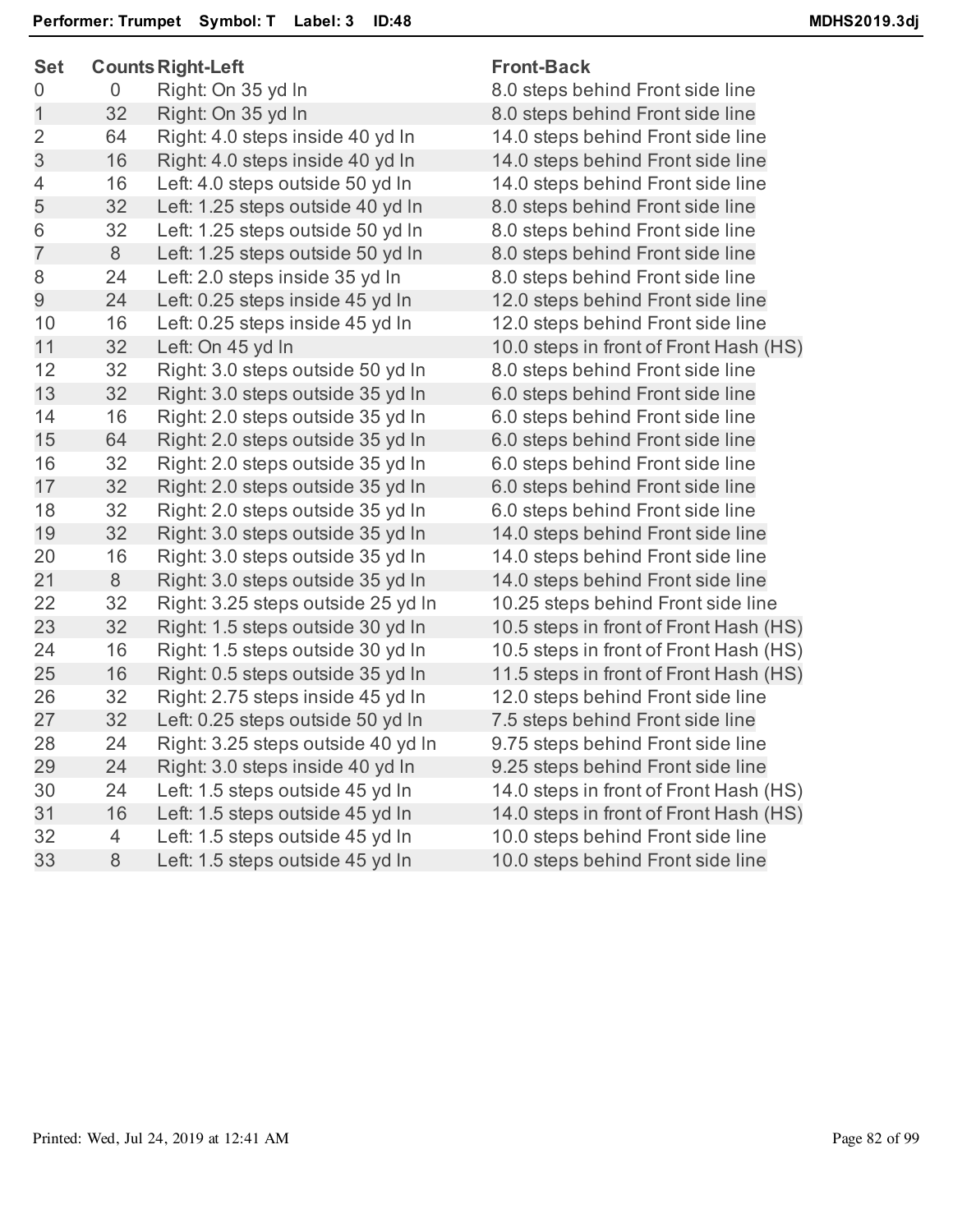| <b>Set</b>     | <b>Counts Right-Left</b> |                                    | <b>Front-Back</b>                       |  |
|----------------|--------------------------|------------------------------------|-----------------------------------------|--|
| 0              | 0                        | Right: On 40 yd In                 | 8.0 steps behind Front side line        |  |
| $\mathbf{1}$   | 32                       | Right: On 40 yd In                 | 8.0 steps behind Front side line        |  |
| $\overline{2}$ | 64                       | Right: On 45 yd In                 | 14.0 steps behind Front side line       |  |
| 3              | 16                       | Right: On 45 yd In                 | 14.0 steps behind Front side line       |  |
| 4              | 16                       | Left: On 45 yd In                  | 14.0 steps behind Front side line       |  |
| 5              | 32                       | Left: 4.0 steps outside 40 yd In   | 8.0 steps behind Front side line        |  |
| 6              | 32                       | Left: 4.0 steps outside 50 yd In   | 8.0 steps behind Front side line        |  |
| $\overline{7}$ | 8                        | Left: 4.0 steps outside 50 yd In   | 8.0 steps behind Front side line        |  |
| 8              | 24                       | Left: 1.0 steps outside 35 yd In   | 8.0 steps behind Front side line        |  |
| $\overline{9}$ | 24                       | Left: 1.25 steps inside 40 yd In   | 8.75 steps behind Front side line       |  |
| 10             | 16                       | Left: 1.25 steps inside 40 yd In   | 8.75 steps behind Front side line       |  |
| 11             | 32                       | Left: 4.0 steps outside 45 yd In   | 10.0 steps in front of Front Hash (HS)  |  |
| 12             | 32                       | Right: 0.5 steps outside 50 yd In  | 8.0 steps behind Front side line        |  |
| 13             | 32                       | Right: 0.5 steps outside 35 yd In  | 6.0 steps behind Front side line        |  |
| 14             | 16                       | Right: 2.0 steps inside 35 yd In   | 10.0 steps behind Front side line       |  |
| 15             | 64                       | Right: 2.0 steps inside 35 yd In   | 10.0 steps behind Front side line       |  |
| 16             | 32                       | Right: 2.0 steps inside 35 yd In   | 10.0 steps behind Front side line       |  |
| 17             | 32                       | Right: 2.0 steps inside 35 yd In   | 10.0 steps behind Front side line       |  |
| 18             | 32                       | Right: 2.0 steps inside 35 yd In   | 10.0 steps behind Front side line       |  |
| 19             | 32                       | Right: 0.5 steps outside 35 yd In  | 14.0 steps behind Front side line       |  |
| 20             | 16                       | Right: 0.5 steps outside 35 yd In  | 14.0 steps behind Front side line       |  |
| 21             | 8                        | Right: 0.5 steps outside 35 yd In  | 14.0 steps behind Front side line       |  |
| 22             | 32                       | Right: 0.75 steps outside 25 yd In | 11.5 steps behind Front side line       |  |
| 23             | 32                       | Right: 1.0 steps inside 30 yd In   | 10.75 steps in front of Front Hash (HS) |  |
| 24             | 16                       | Right: 1.0 steps inside 30 yd In   | 10.75 steps in front of Front Hash (HS) |  |
| 25             | 16                       | Right: 1.5 steps inside 35 yd In   | 9.75 steps in front of Front Hash (HS)  |  |
| 26             | 32                       | Right: 0.25 steps inside 45 yd In  | 12.0 steps behind Front side line       |  |
| 27             | 32                       | Left: 2.25 steps outside 50 yd In  | 9.25 steps behind Front side line       |  |
| 28             | 24                       | Right: 0.75 steps outside 40 yd In | 8.75 steps behind Front side line       |  |
| 29             | 24                       | Right: 3.25 steps inside 40 yd In  | 7.0 steps behind Front side line        |  |
| 30             | 24                       | Left: 0.75 steps inside 45 yd In   | 14.0 steps in front of Front Hash (HS)  |  |
| 31             | 16                       | Left: 0.75 steps inside 45 yd In   | 14.0 steps in front of Front Hash (HS)  |  |
| 32             | 4                        | Left: 0.75 steps inside 45 yd In   | 10.0 steps behind Front side line       |  |
| 33             | 8                        | Left: 0.75 steps inside 45 yd In   | 10.0 steps behind Front side line       |  |
|                |                          |                                    |                                         |  |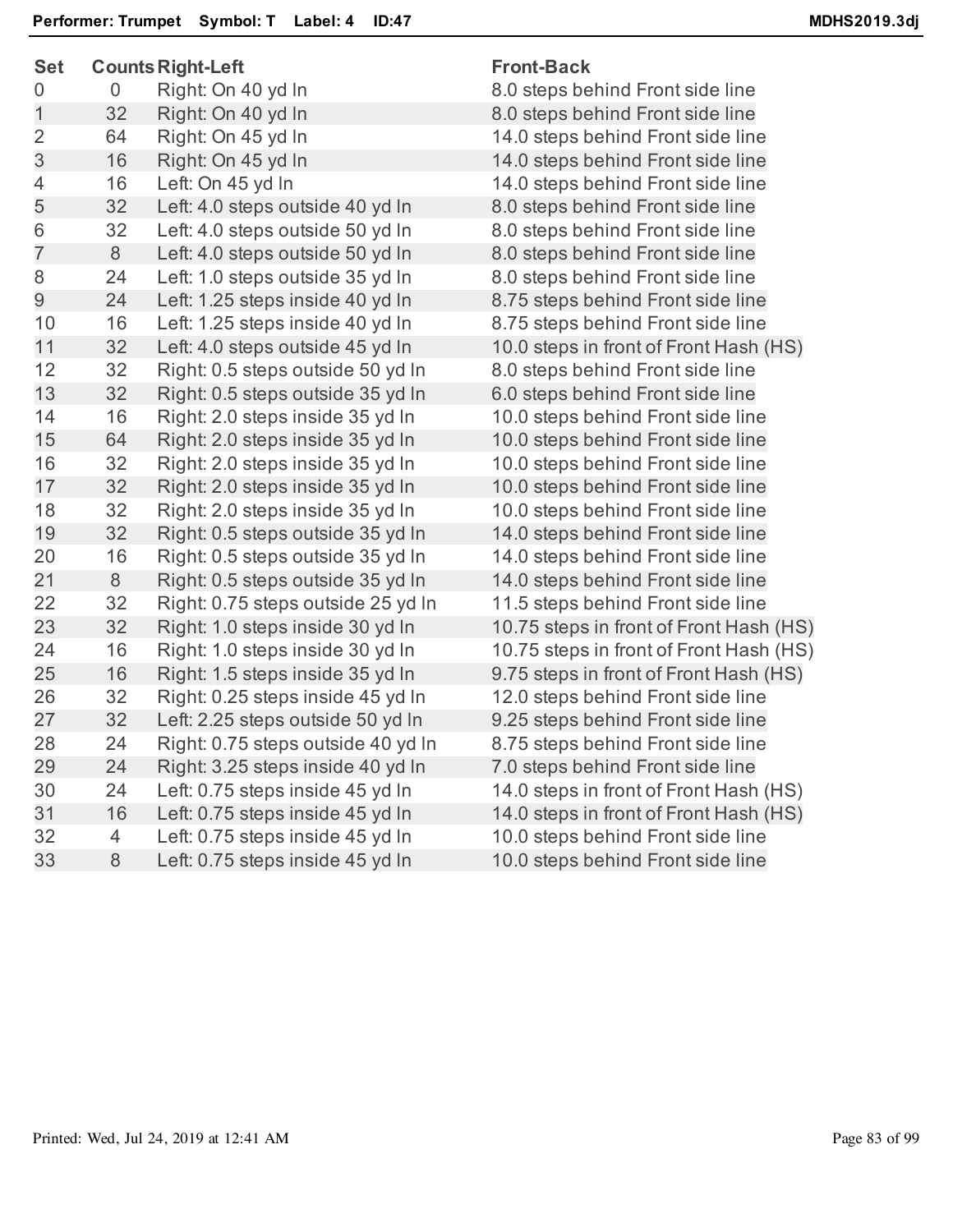| ៴ຬເ              | opulita inglit-Leit |                                    | ι ινικ-υανκ                            |  |
|------------------|---------------------|------------------------------------|----------------------------------------|--|
| $\boldsymbol{0}$ | $\overline{0}$      | Right: On 45 yd In                 | 8.0 steps behind Front side line       |  |
| $\mathbf 1$      | 32                  | Right: On 45 yd In                 | 8.0 steps behind Front side line       |  |
| $\overline{2}$   | 64                  | Right: 4.0 steps inside 45 yd In   | 14.0 steps behind Front side line      |  |
| 3                | 16                  | Right: 4.0 steps inside 45 yd In   | 14.0 steps behind Front side line      |  |
| $\overline{4}$   | 16                  | Left: 4.0 steps outside 45 yd In   | 14.0 steps behind Front side line      |  |
| 5                | 32                  | Left: 1.25 steps inside 35 yd In   | 8.0 steps behind Front side line       |  |
| 6                | 32                  | Left: 1.25 steps inside 45 yd In   | 8.0 steps behind Front side line       |  |
| $\overline{7}$   | 8                   | Left: 1.25 steps inside 45 yd In   | 8.0 steps behind Front side line       |  |
| 8                | 24                  | Left: 4.0 steps outside 35 yd In   | 8.0 steps behind Front side line       |  |
| 9                | 24                  | Left: 2.5 steps inside 35 yd In    | 5.25 steps behind Front side line      |  |
| 10               | 16                  | Left: 2.5 steps inside 35 yd In    | 5.25 steps behind Front side line      |  |
| 11               | 32                  | Left: On 40 yd In                  | 10.0 steps in front of Front Hash (HS) |  |
| 12               | 32                  | Left: 1.75 steps outside 50 yd In  | 8.0 steps behind Front side line       |  |
| 13               | 32                  | Right: 2.0 steps inside 35 yd In   | 6.0 steps behind Front side line       |  |
| 14               | 16                  | Right: 2.0 steps outside 35 yd In  | 14.0 steps behind Front side line      |  |
| 15               | 64                  | Right: 2.0 steps outside 35 yd In  | 14.0 steps behind Front side line      |  |
| 16               | 32                  | Right: 2.0 steps outside 35 yd In  | 14.0 steps behind Front side line      |  |
| 17               | 32                  | Right: 2.0 steps outside 35 yd In  | 14.0 steps behind Front side line      |  |
| 18               | 32                  | Right: 2.0 steps outside 35 yd In  | 14.0 steps behind Front side line      |  |
| 19               | 32                  | Right: 1.75 steps inside 35 yd In  | 14.0 steps behind Front side line      |  |
| 20               | 16                  | Right: 1.75 steps inside 35 yd In  | 14.0 steps behind Front side line      |  |
| 21               | $8\phantom{1}$      | Right: 1.75 steps inside 35 yd In  | 14.0 steps behind Front side line      |  |
| 22               | 32                  | Right: 1.75 steps inside 25 yd In  | 12.5 steps behind Front side line      |  |
| 23               | 32                  | Right: 2.75 steps inside 30 yd In  | 9.0 steps in front of Front Hash (HS)  |  |
| 24               | 16                  | Right: 2.75 steps inside 30 yd In  | 9.0 steps in front of Front Hash (HS)  |  |
| 25               | 16                  | Right: 3.25 steps inside 35 yd In  | 8.0 steps in front of Front Hash (HS)  |  |
| 26               | 32                  | Right: 2.25 steps outside 45 yd In | 12.0 steps behind Front side line      |  |
| 27               | 32                  | Left: 3.75 steps inside 45 yd In   | 11.0 steps behind Front side line      |  |
| 28               | 24                  | Right: 1.75 steps inside 40 yd In  | 8.0 steps behind Front side line       |  |
| 29               | 24                  | Right: 2.25 steps outside 45 yd In | 6.25 steps behind Front side line      |  |
| 30               | 24                  | Left: 3.5 steps inside 45 yd In    | 14.0 steps in front of Front Hash (HS) |  |
| 31               | 16                  | Left: 3.5 steps inside 45 yd In    | 14.0 steps in front of Front Hash (HS) |  |
| 32               | $\overline{4}$      | Left: 3.5 steps inside 45 yd In    | 10.0 steps behind Front side line      |  |
| 33               | 8                   | Left: 3.5 steps inside 45 yd In    | 10.0 steps behind Front side line      |  |
|                  |                     |                                    |                                        |  |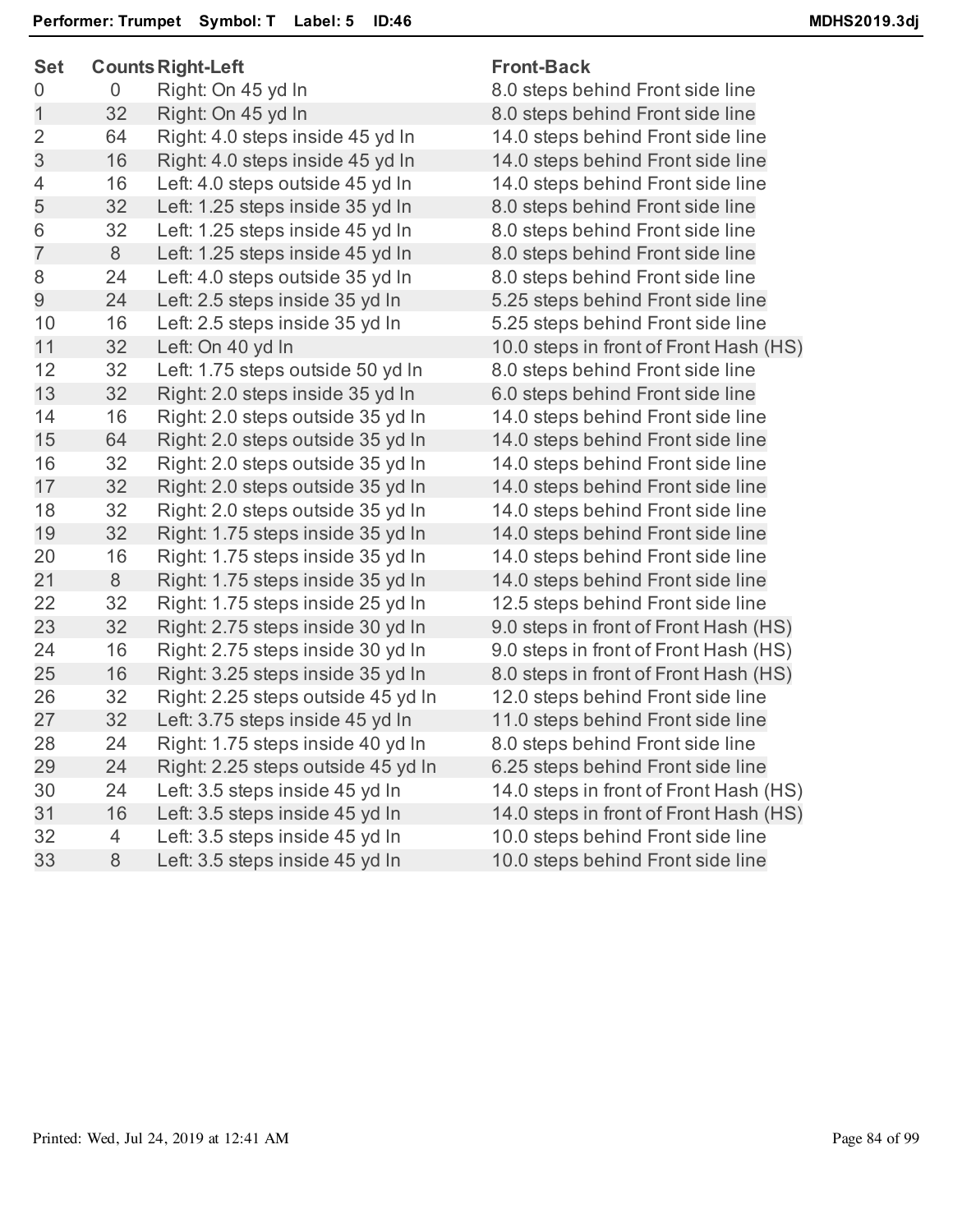| <b>Set</b>     | <b>Counts Right-Left</b> |                                    | <b>Front-Back</b>                      |  |
|----------------|--------------------------|------------------------------------|----------------------------------------|--|
| 0              | $\overline{0}$           | On 50 yd In                        | 8.0 steps behind Front side line       |  |
| 1              | 32                       | On 50 yd In                        | 8.0 steps behind Front side line       |  |
| $\overline{2}$ | 64                       | On 50 yd In                        | 14.0 steps behind Front side line      |  |
| 3              | 16                       | On 50 yd In                        | 14.0 steps behind Front side line      |  |
| 4              | 16                       | Left: On 40 yd In                  | 14.0 steps behind Front side line      |  |
| 5              | 32                       | Left: 1.25 steps outside 35 yd In  | 8.0 steps behind Front side line       |  |
| 6              | 32                       | Left: 1.25 steps outside 45 yd In  | 8.0 steps behind Front side line       |  |
| $\overline{7}$ | 8                        | Left: 1.25 steps outside 45 yd In  | 8.0 steps behind Front side line       |  |
| 8              | 24                       | Left: 1.0 steps inside 30 yd In    | 8.0 steps behind Front side line       |  |
| 9              | 24                       | Left: 3.75 steps inside 30 yd In   | 2.25 steps behind Front side line      |  |
| 10             | 16                       | Left: 3.75 steps inside 30 yd In   | 2.25 steps behind Front side line      |  |
| 11             | 32                       | Left: 4.0 steps outside 40 yd In   | 10.0 steps in front of Front Hash (HS) |  |
| 12             | 32                       | Left: 3.75 steps inside 45 yd In   | 8.0 steps behind Front side line       |  |
| 13             | 32                       | Right: 3.5 steps outside 40 yd In  | 6.0 steps behind Front side line       |  |
| 14             | 16                       | Right: 2.0 steps inside 35 yd In   | 10.0 steps in front of Front Hash (HS) |  |
| 15             | 64                       | Right: 2.0 steps inside 35 yd In   | 10.0 steps in front of Front Hash (HS) |  |
| 16             | 32                       | Right: 2.0 steps inside 35 yd In   | 10.0 steps in front of Front Hash (HS) |  |
| 17             | 32                       | Right: 2.0 steps inside 35 yd In   | 10.0 steps in front of Front Hash (HS) |  |
| 18             | 32                       | Right: 2.0 steps inside 35 yd In   | 10.0 steps in front of Front Hash (HS) |  |
| 19             | 32                       | Right: 3.75 steps outside 40 yd In | 14.0 steps behind Front side line      |  |
| 20             | 16                       | Right: 3.75 steps outside 40 yd In | 14.0 steps behind Front side line      |  |
| 21             | $8\,$                    | Right: 3.75 steps outside 40 yd In | 14.0 steps behind Front side line      |  |
| 22             | 32                       | Right: 3.75 steps outside 30 yd In | 13.75 steps behind Front side line     |  |
| 23             | 32                       | Right: 2.5 steps inside 30 yd In   | 6.5 steps in front of Front Hash (HS)  |  |
| 24             | 16                       | Right: 2.5 steps inside 30 yd In   | 6.5 steps in front of Front Hash (HS)  |  |
| 25             | 16                       | Right: 3.0 steps outside 40 yd In  | 6.25 steps in front of Front Hash (HS) |  |
| 26             | 32                       | Right: 3.0 steps inside 40 yd In   | 12.0 steps behind Front side line      |  |
| 27             | 32                       | Left: 1.75 steps inside 45 yd In   | 12.75 steps behind Front side line     |  |
| 28             | 24                       | Right: 3.5 steps outside 45 yd In  | 7.5 steps behind Front side line       |  |
| 29             | 24                       | Right: 0.5 steps inside 45 yd In   | 6.0 steps behind Front side line       |  |
| 30             | 24                       | Left: 1.75 steps outside 50 yd In  | 14.0 steps in front of Front Hash (HS) |  |
| 31             | 16                       | Left: 1.75 steps outside 50 yd In  | 14.0 steps in front of Front Hash (HS) |  |
| 32             | 4                        | Left: 1.75 steps outside 50 yd In  | 10.0 steps behind Front side line      |  |
| 33             | 8                        | Left: 1.75 steps outside 50 yd In  | 10.0 steps behind Front side line      |  |
|                |                          |                                    |                                        |  |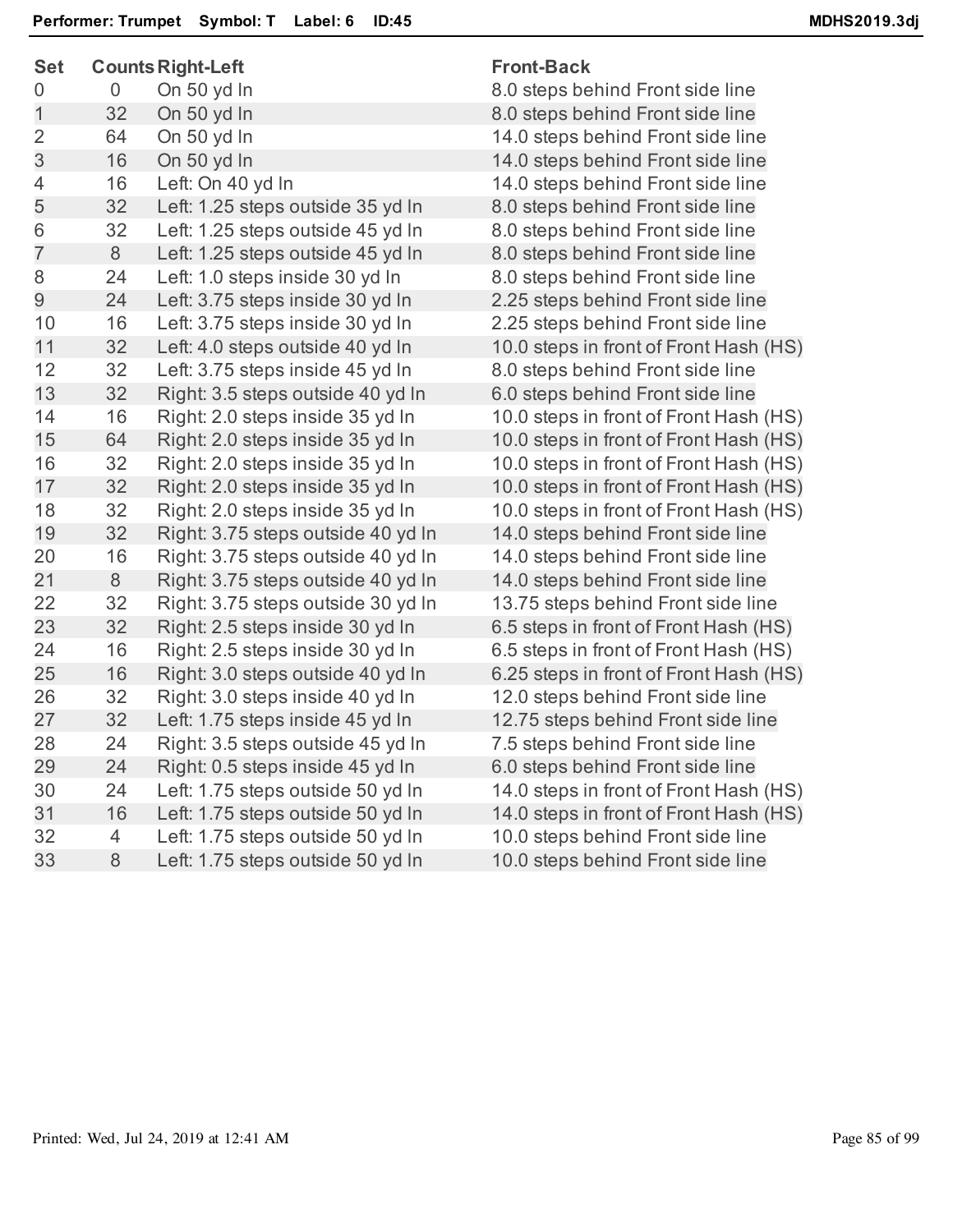| っこ             |                | Counts Night-Left                  | ι ι υπι-ρασκ                        |
|----------------|----------------|------------------------------------|-------------------------------------|
| $\overline{0}$ | $\overline{0}$ | Left: On 45 yd In                  | 8.0 steps behind Front side line    |
| $\mathbf 1$    | 32             | Left: On 45 yd In                  | 8.0 steps behind Front side line    |
| $\overline{2}$ | 64             | Left: 4.0 steps outside 50 yd In   | 14.0 steps behind Front side line   |
| 3              | 16             | Left: 4.0 steps outside 50 yd In   | 14.0 steps behind Front side line   |
| 4              | 16             | Left: 4.0 steps outside 40 yd In   | 14.0 steps behind Front side line   |
| 5              | 32             | Left: 4.0 steps outside 35 yd In   | 8.0 steps behind Front side line    |
| 6              | 32             | Left: 4.0 steps outside 45 yd In   | 8.0 steps behind Front side line    |
| $\overline{7}$ | 8              | Left: 4.0 steps outside 45 yd In   | 8.0 steps behind Front side line    |
| 8              | 24             | Left: 2.0 steps outside 30 yd In   | 8.0 steps behind Front side line    |
| 9              | 24             | Left: 3.0 steps outside 30 yd In   | 5.5 steps behind Front side line    |
| 10             | 16             | Left: 3.0 steps outside 30 yd In   | 5.5 steps behind Front side line    |
| 11             | 32             | Left: On 35 yd In                  | 10.0 steps in front of Front Hash   |
| 12             | 32             | Left: 1.25 steps inside 45 yd In   | 8.0 steps behind Front side line    |
| 13             | 32             | Right: 0.75 steps outside 40 yd In | 6.0 steps behind Front side line    |
| 14             | 16             | Right: 2.0 steps outside 40 yd In  | 6.0 steps behind Front side line    |
| 15             | 64             | Right: 2.0 steps outside 40 yd In  | 6.0 steps behind Front side line    |
| 16             | 32             | Right: 2.0 steps outside 40 yd In  | 6.0 steps behind Front side line    |
| 17             | 32             | Right: 2.0 steps outside 40 yd In  | 6.0 steps behind Front side line    |
| 18             | 32             | Right: 2.0 steps outside 40 yd In  | 6.0 steps behind Front side line    |
| 19             | 32             | Right: 1.25 steps outside 40 yd In | 14.0 steps behind Front side line   |
| 20             | 16             | Right: 1.25 steps outside 40 yd In | 14.0 steps behind Front side line   |
| 21             | 8              | Right: 1.25 steps outside 40 yd In | 14.0 steps behind Front side line   |
| 22             | 32             | Right: 1.25 steps outside 30 yd In | 13.25 steps in front of Front Hash  |
| 23             | 32             | Right: 0.25 steps inside 30 yd In  | 5.25 steps in front of Front Hash   |
| 24             | 16             | Right: 0.25 steps inside 30 yd In  | 5.25 steps in front of Front Hash   |
| 25             | 16             | Right: 1.25 steps outside 40 yd In | 4.5 steps in front of Front Hash (H |
| 26             | 32             | Right: 0.5 steps inside 40 yd In   | 12.0 steps behind Front side line   |
| 27             | 32             | Left: 0.5 steps outside 45 yd In   | 13.25 steps in front of Front Hash  |
| 28             | 24             | Right: 1.0 steps outside 45 yd In  | 7.25 steps behind Front side line   |
| 29             | 24             | Right: 3.25 steps inside 45 yd In  | 5.75 steps behind Front side line   |
| 30             | 24             | Right: 1.0 steps outside 50 yd In  | 14.0 steps behind Front side line   |
| 31             | 16             | Right: 1.0 steps outside 50 yd In  | 14.0 steps behind Front side line   |
| 32             | 4              | Right: 1.0 steps outside 50 yd In  | 10.0 steps behind Front side line   |
| 33             | 8              | Right: 1.0 steps outside 50 yd In  | 10.0 steps behind Front side line   |
|                |                |                                    |                                     |

Hash (HS) t Hash (HS) Hash (HS) Hash (HS) lash (HS) t Hash (HS)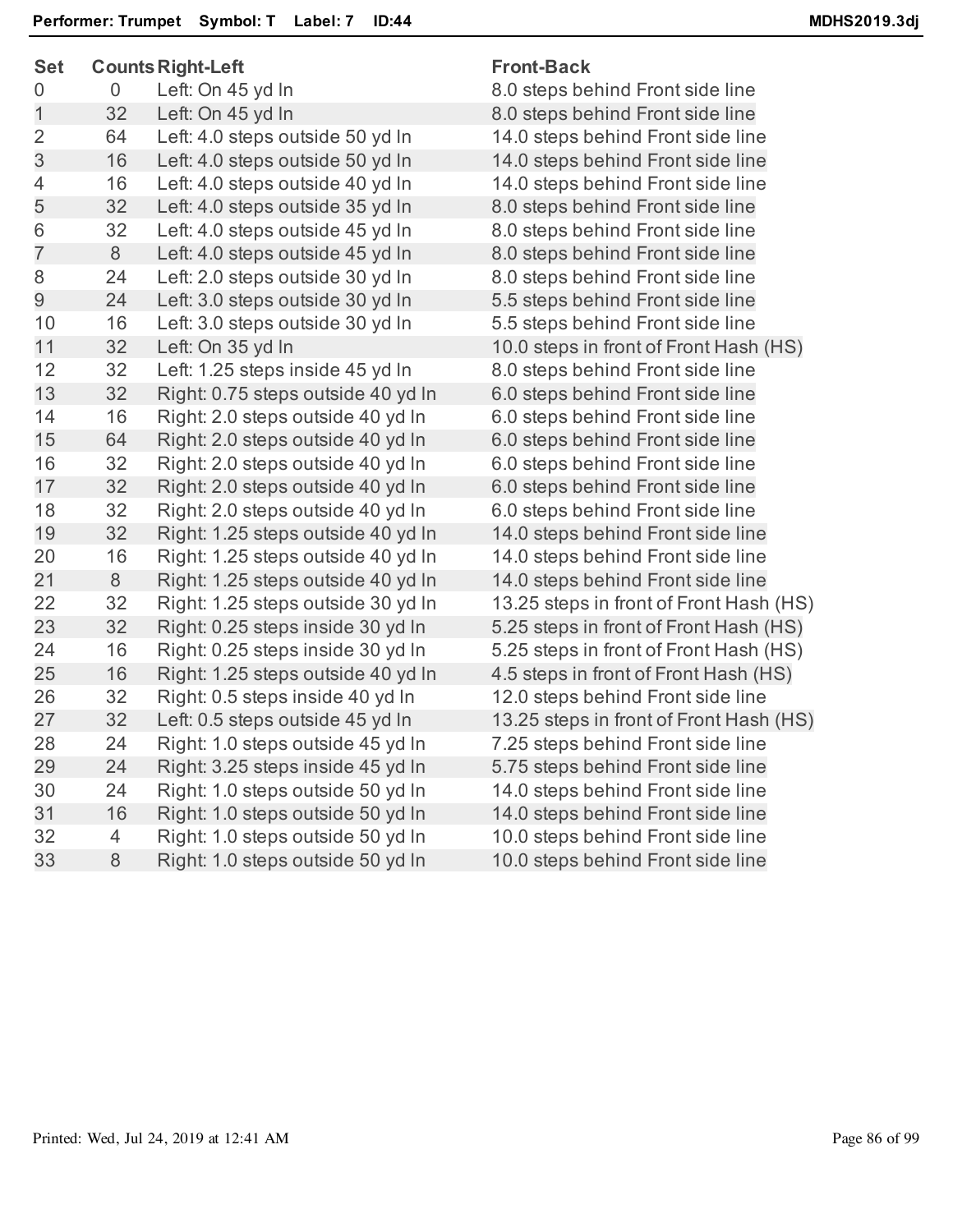| <b>Set</b>     |    | <b>Counts Right-Left</b>           | <b>Front-Back</b>                      |  |
|----------------|----|------------------------------------|----------------------------------------|--|
| 0              | 0  | Left: On 40 yd In                  | 8.0 steps behind Front side line       |  |
| $\mathbf{1}$   | 32 | Left: On 40 yd In                  | 8.0 steps behind Front side line       |  |
| $\overline{2}$ | 64 | Left: On 45 yd In                  | 14.0 steps behind Front side line      |  |
| 3              | 16 | Left: On 45 yd In                  | 14.0 steps behind Front side line      |  |
| 4              | 16 | Left: On 35 yd In                  | 14.0 steps behind Front side line      |  |
| 5              | 32 | Left: 1.25 steps inside 30 yd In   | 8.0 steps behind Front side line       |  |
| 6              | 32 | Left: 1.25 steps inside 40 yd In   | 8.0 steps behind Front side line       |  |
| $\overline{7}$ | 8  | Left: 1.25 steps inside 40 yd In   | 8.0 steps behind Front side line       |  |
| 8              | 24 | Left: 3.0 steps inside 25 yd In    | 8.0 steps behind Front side line       |  |
| 9              | 24 | Left: 1.75 steps outside 25 yd In  | 9.0 steps behind Front side line       |  |
| 10             | 16 | Left: 1.75 steps outside 25 yd In  | 9.0 steps behind Front side line       |  |
| 11             | 32 | Left: 4.0 steps outside 35 yd In   | 10.0 steps in front of Front Hash (HS) |  |
| 12             | 32 | Left: 1.25 steps outside 45 yd In  | 8.0 steps behind Front side line       |  |
| 13             | 32 | Right: 1.75 steps inside 40 yd In  | 6.0 steps behind Front side line       |  |
| 14             | 16 | Right: 2.0 steps inside 40 yd In   | 10.0 steps behind Front side line      |  |
| 15             | 64 | Right: 2.0 steps inside 40 yd In   | 10.0 steps behind Front side line      |  |
| 16             | 32 | Right: 2.0 steps inside 40 yd In   | 10.0 steps behind Front side line      |  |
| 17             | 32 | Right: 2.0 steps inside 40 yd In   | 10.0 steps behind Front side line      |  |
| 18             | 32 | Right: 2.0 steps inside 40 yd In   | 10.0 steps behind Front side line      |  |
| 19             | 32 | Right: 1.25 steps inside 40 yd In  | 14.0 steps behind Front side line      |  |
| 20             | 16 | Right: 1.25 steps inside 40 yd In  | 14.0 steps behind Front side line      |  |
| 21             | 8  | Right: 1.25 steps inside 40 yd In  | 14.0 steps behind Front side line      |  |
| 22             | 32 | Right: 1.25 steps inside 30 yd In  | 12.5 steps in front of Front Hash (HS) |  |
| 23             | 32 | Right: 2.0 steps outside 40 yd In  | 6.0 steps behind Front Hash (HS)       |  |
| 24             | 16 | Right: 2.0 steps outside 40 yd In  | 6.0 steps behind Front Hash (HS)       |  |
| 25             | 16 | Right: 0.5 steps inside 40 yd In   | 2.75 steps in front of Front Hash (HS) |  |
| 26             | 32 | Right: 1.5 steps outside 40 yd In  | 13.5 steps behind Front side line      |  |
| 27             | 32 | Left: 1.5 steps outside 45 yd In   | 11.5 steps in front of Front Hash (HS) |  |
| 28             | 24 | Right: 1.75 steps inside 45 yd In  | 7.25 steps behind Front side line      |  |
| 29             | 24 | Right: 2.0 steps outside 50 yd In  | 6.0 steps behind Front side line       |  |
| 30             | 24 | Right: 3.75 steps outside 50 yd In | 13.75 steps behind Front side line     |  |
| 31             | 16 | Right: 3.75 steps outside 50 yd In | 13.75 steps behind Front side line     |  |
| 32             | 4  | Right: 3.75 steps outside 50 yd In | 9.75 steps behind Front side line      |  |
| 33             | 8  | Right: 3.75 steps outside 50 yd In | 9.75 steps behind Front side line      |  |
|                |    |                                    |                                        |  |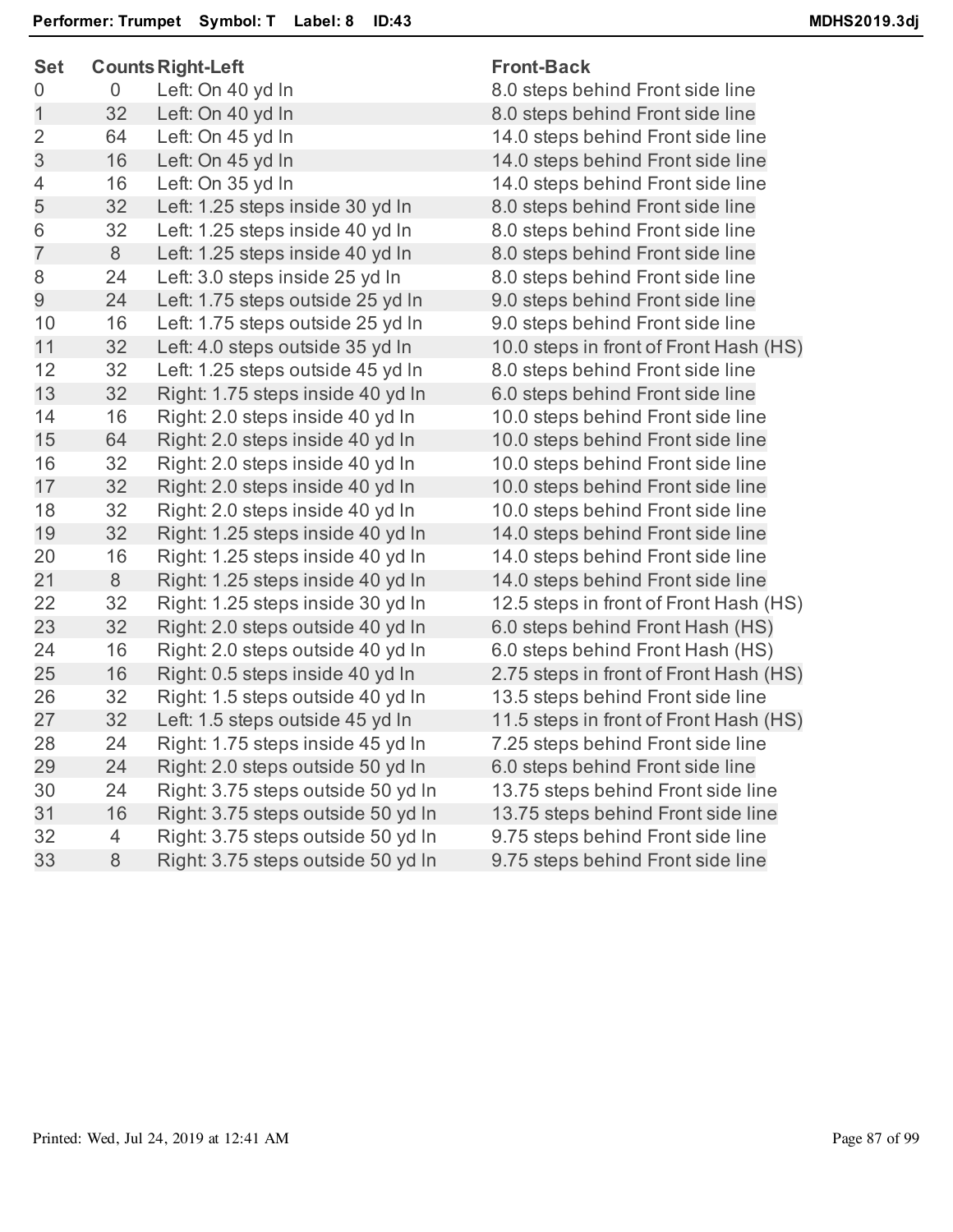| ᇰᇰ               |    | o odnica i vignica che             | חטווני∟מטו    |
|------------------|----|------------------------------------|---------------|
| $\boldsymbol{0}$ | 0  | Left: On 35 yd In                  | 8.0 steps be  |
| $\mathbf 1$      | 32 | Left: On 35 yd In                  | 8.0 steps be  |
| $\overline{2}$   | 64 | Left: 4.0 steps outside 45 yd In   | 14.0 steps b  |
| 3                | 16 | Left: 4.0 steps outside 45 yd In   | 14.0 steps b  |
| $\overline{4}$   | 16 | Left: 4.0 steps outside 35 yd In   | 14.0 steps b  |
| 5                | 32 | Left: 1.25 steps outside 30 yd In  | 8.0 steps be  |
| 6                | 32 | Left: 1.25 steps outside 40 yd In  | 8.0 steps be  |
| $\overline{7}$   | 8  | Left: 1.25 steps outside 40 yd In  | 8.0 steps be  |
| 8                | 24 | Left: On 25 yd In                  | 8.0 steps be  |
| 9                | 24 | Left: 0.75 steps outside 20 yd In  | $12.25$ steps |
| 10               | 16 | Left: 0.75 steps outside 20 yd In  | $12.25$ steps |
| 11               | 32 | Left: On 30 yd In                  | 10.0 steps in |
| 12               | 32 | Left: 3.75 steps outside 45 yd In  | 8.0 steps be  |
| 13               | 32 | Right: 3.75 steps outside 45 yd In | 6.0 steps be  |
| 14               | 16 | Right: 2.0 steps outside 40 yd In  | 14.0 steps b  |
| 15               | 64 | Right: 2.0 steps outside 40 yd In  | 14.0 steps b  |
| 16               | 32 | Right: 2.0 steps outside 40 yd In  | 14.0 steps b  |
| 17               | 32 | Right: 2.0 steps outside 40 yd In  | 14.0 steps b  |
| 18               | 32 | Right: 2.0 steps outside 40 yd In  | 14.0 steps b  |
| 19               | 32 | Right: 3.75 steps inside 40 yd In  | 14.0 steps b  |
| 20               | 16 | Right: 3.75 steps inside 40 yd In  | 14.0 steps b  |
| 21               | 8  | Right: 3.75 steps inside 40 yd In  | 14.0 steps b  |
| 22               | 32 | Right: 3.75 steps inside 30 yd In  | 11.5 steps ir |
| 23               | 32 | Right: 2.75 steps outside 40 yd In | 3.75 steps b  |
| 24               | 16 | Right: 2.75 steps outside 40 yd In | 3.75 steps b  |
| 25               | 16 | Right: 2.5 steps inside 40 yd In   | 1.0 steps in  |
| 26               | 32 | Right: 3.25 steps outside 40 yd In | $12.75$ steps |
| 27               | 32 | Left: 0.5 steps inside 45 yd In    | 9.75 steps in |
| 28               | 24 | Right: 3.5 steps outside 50 yd In  | 7.25 steps b  |
| 29               | 24 | Left: 0.75 steps outside 50 yd In  | 6.0 steps be  |
| 30               | 24 | Right: 1.5 steps inside 45 yd In   | 13.5 steps b  |
| 31               | 16 | Right: 1.5 steps inside 45 yd In   | 13.5 steps b  |
| 32               | 4  | Right: 1.5 steps inside 45 yd In   | 9.5 steps be  |
| 33               | 8  | Right: 1.5 steps inside 45 yd In   | 9.5 steps be  |
|                  |    |                                    |               |

## **Set CountsRight-Left Front-Back**

hind Front side line hind Front side line ehind Front side line ehind Front side line ehind Front side line hind Front side line hind Front side line hind Front side line hind Front side line behind Front side line behind Front side line 1 front of Front Hash (HS) hind Front side line hind Front side line ehind Front side line ehind Front side line ehind Front side line ehind Front side line ehind Front side line ehind Front side line ehind Front side line ehind Front side line 1 front of Front Hash (HS) ehind Front Hash (HS) ehind Front Hash (HS) front of Front Hash (HS) in front of Front Hash (HS) 1 front of Front Hash (HS) ehind Front side line hind Front side line ehind Front side line ehind Front side line hind Front side line hind Front side line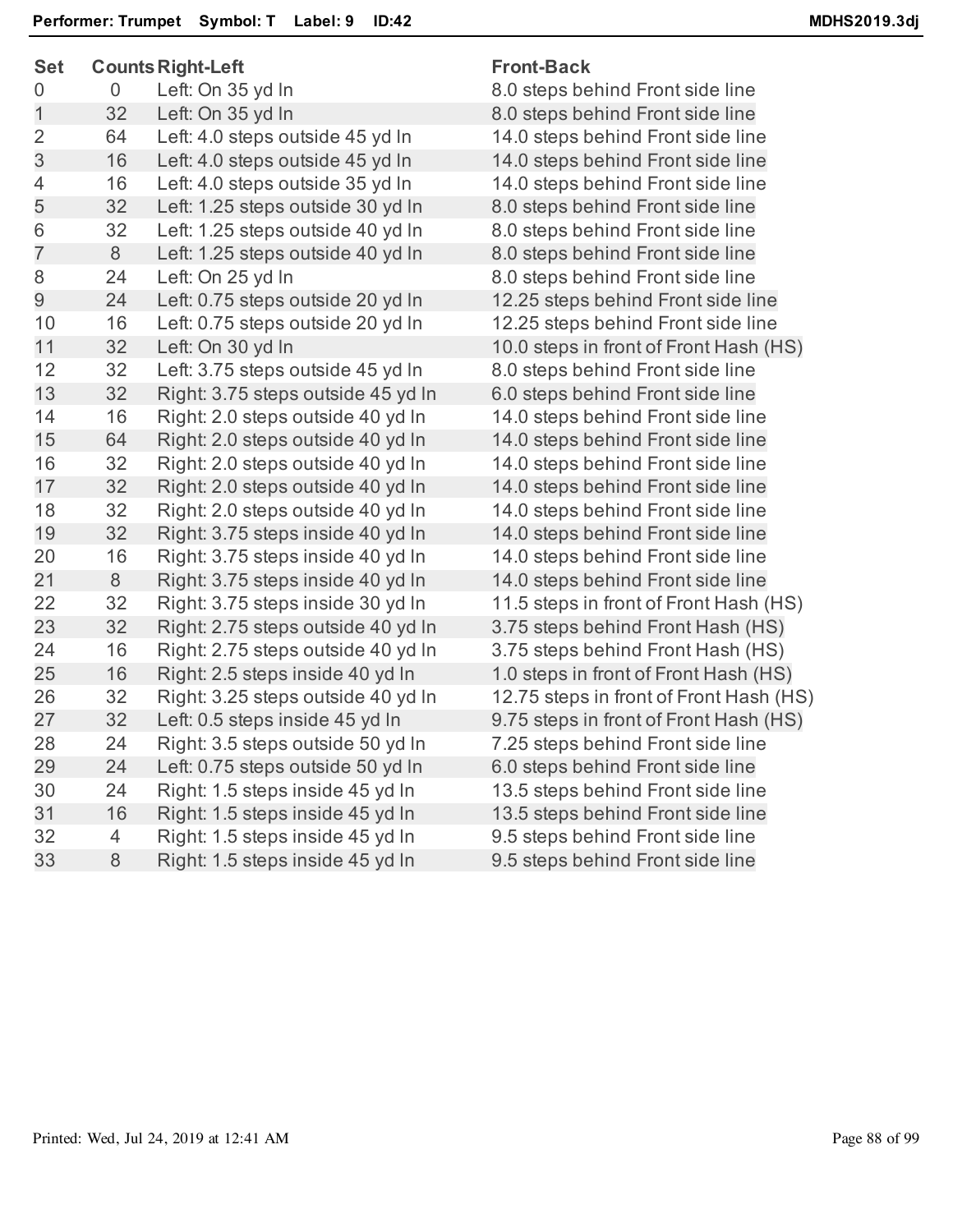| <b>Set</b>     |                | <b>Counts Right-Left</b>           | <b>Front-Back</b>                       |
|----------------|----------------|------------------------------------|-----------------------------------------|
| 0              | $\overline{0}$ | Left: On 30 yd In                  | 8.0 steps behind Front side line        |
| $\mathbf{1}$   | 32             | Left: On 30 yd In                  | 8.0 steps behind Front side line        |
| $\overline{2}$ | 64             | Left: On 40 yd In                  | 14.0 steps behind Front side line       |
| 3              | 16             | Left: On 40 yd In                  | 14.0 steps behind Front side line       |
| 4              | 16             | Left: On 30 yd In                  | 14.0 steps behind Front side line       |
| 5              | 32             | Left: 4.0 steps outside 30 yd In   | 8.0 steps behind Front side line        |
| 6              | 32             | Left: 4.0 steps outside 40 yd In   | 8.0 steps behind Front side line        |
| $\overline{7}$ | 8              | Left: 4.0 steps outside 40 yd In   | 8.0 steps behind Front side line        |
| 8              | 24             | Left: 3.0 steps outside 25 yd In   | 8.0 steps behind Front side line        |
| 9              | 24             | Left: 0.5 steps inside 15 yd In    | 12.25 steps in front of Front Hash (HS) |
| 10             | 16             | Left: 0.5 steps inside 15 yd In    | 12.25 steps in front of Front Hash (HS) |
| 11             | 32             | Left: 4.0 steps outside 30 yd In   | 10.0 steps in front of Front Hash (HS)  |
| 12             | 32             | Left: 1.75 steps inside 40 yd In   | 8.0 steps behind Front side line        |
| 13             | 32             | Right: 1.25 steps outside 45 yd In | 6.0 steps behind Front side line        |
| 14             | 16             | Right: 2.0 steps inside 40 yd In   | 10.0 steps in front of Front Hash (HS)  |
| 15             | 64             | Right: 2.0 steps inside 40 yd In   | 10.0 steps in front of Front Hash (HS)  |
| 16             | 32             | Right: 2.0 steps inside 40 yd In   | 10.0 steps in front of Front Hash (HS)  |
| 17             | 32             | Right: 2.0 steps inside 40 yd In   | 10.0 steps in front of Front Hash (HS)  |
| 18             | 32             | Right: 2.0 steps inside 40 yd In   | 10.0 steps in front of Front Hash (HS)  |
| 19             | 32             | Right: 1.75 steps outside 45 yd In | 14.0 steps behind Front side line       |
| 20             | 16             | Right: 1.75 steps outside 45 yd In | 14.0 steps behind Front side line       |
| 21             | $8\,$          | Right: 1.75 steps outside 45 yd In | 14.0 steps behind Front side line       |
| 22             | 32             | Right: 1.75 steps outside 35 yd In | 10.75 steps in front of Front Hash (HS) |
| 23             | 32             | Right: 1.5 steps outside 40 yd In  | 1.5 steps behind Front Hash (HS)        |
| 24             | 16             | Right: 1.5 steps outside 40 yd In  | 1.5 steps behind Front Hash (HS)        |
| 25             | 16             | Right: 3.75 steps outside 45 yd In | 0.75 steps behind Front Hash (HS)       |
| 26             | 32             | Right: 2.75 steps inside 35 yd In  | 10.75 steps in front of Front Hash (HS) |
| 27             | 32             | Left: 2.25 steps inside 45 yd In   | 7.75 steps in front of Front Hash (HS)  |
| 28             | 24             | Right: 1.0 steps outside 50 yd In  | 7.25 steps behind Front side line       |
| 29             | 24             | Left: 3.5 steps outside 50 yd In   | 6.25 steps behind Front side line       |
| 30             | 24             | Right: 1.0 steps outside 45 yd In  | 13.0 steps behind Front side line       |
| 31             | 16             | Right: 1.0 steps outside 45 yd In  | 13.0 steps behind Front side line       |
| 32             | 4              | Right: 1.0 steps outside 45 yd In  | 9.0 steps behind Front side line        |
| 33             | $\,8\,$        | Right: 1.0 steps outside 45 yd In  | 9.0 steps behind Front side line        |
|                |                |                                    |                                         |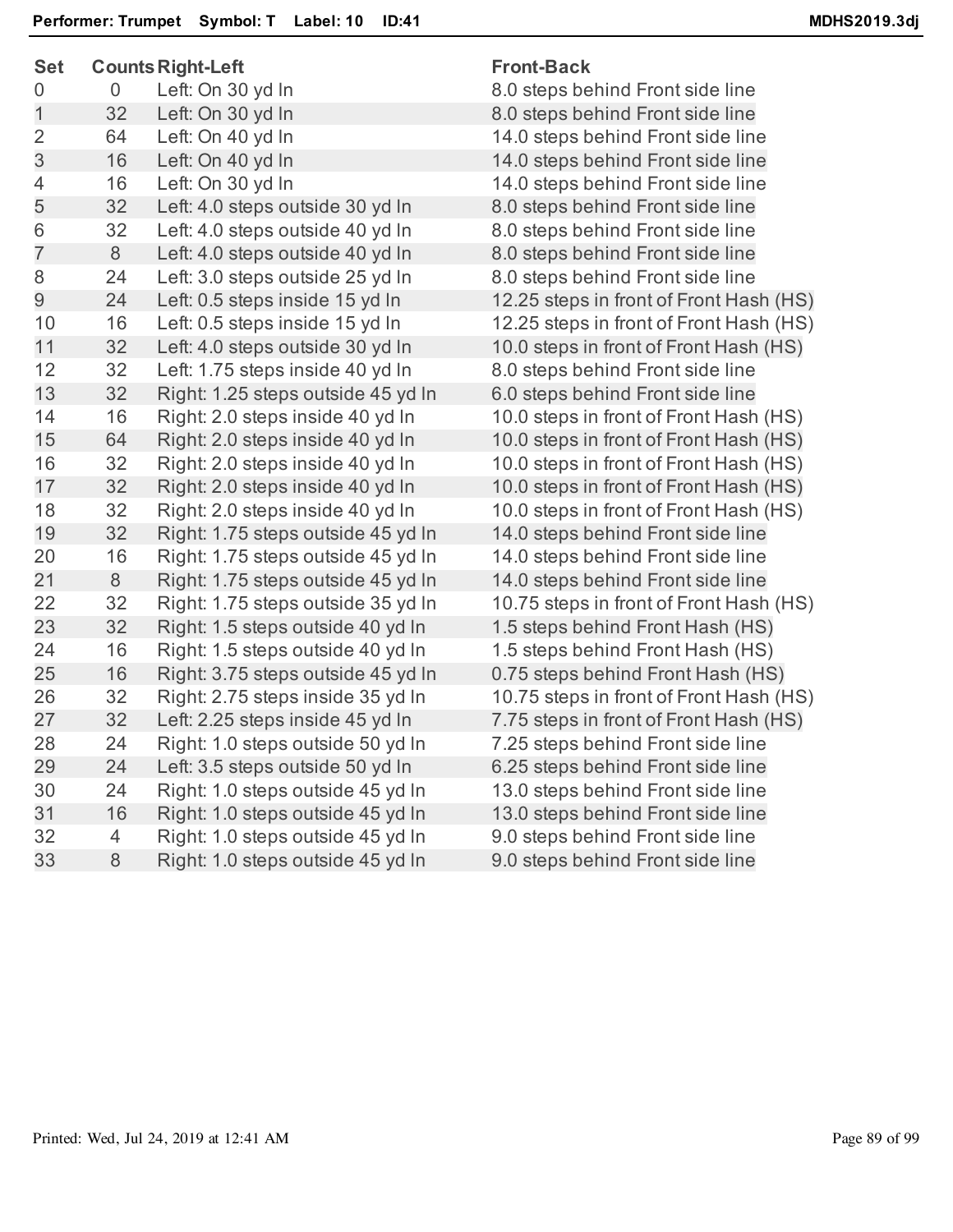| つせい<br>Counts Night-Left<br>ι ι υπι-ρασκ |                |                                    |                                         |
|------------------------------------------|----------------|------------------------------------|-----------------------------------------|
| 0                                        | 0              | Left: On 25 yd In                  | 8.0 steps behind Front side line        |
| $\mathbf 1$                              | 32             | Left: On 25 yd In                  | 8.0 steps behind Front side line        |
| $\overline{2}$                           | 64             | Left: 4.0 steps outside 40 yd In   | 14.0 steps behind Front side line       |
| 3                                        | 16             | Left: 4.0 steps outside 40 yd In   | 14.0 steps behind Front side line       |
| $\overline{4}$                           | 16             | Left: 4.0 steps outside 30 yd In   | 14.0 steps behind Front side line       |
| 5                                        | 32             | Left: 4.0 steps outside 30 yd In   | 10.75 steps behind Front side line      |
| 6                                        | 32             | Left: 1.25 steps inside 35 yd In   | 8.0 steps behind Front side line        |
| $\overline{7}$                           | 8              | Left: 1.25 steps inside 35 yd In   | 8.0 steps behind Front side line        |
| 8                                        | 24             | Left: On 40 yd In                  | 12.0 steps behind Front side line       |
| 9                                        | 24             | Right: 3.5 steps outside 50 yd In  | 10.25 steps in front of Front Hash (HS) |
| 10                                       | 16             | Right: 3.5 steps outside 50 yd In  | 10.25 steps in front of Front Hash (HS) |
| 11                                       | 32             | Left: 2.0 steps outside 50 yd In   | 7.0 steps in front of Front Hash (HS)   |
| 12                                       | 32             | Left: 0.5 steps outside 40 yd In   | 8.0 steps behind Front side line        |
| 13                                       | 32             | Right: 1.25 steps inside 45 yd In  | 6.0 steps behind Front side line        |
| 14                                       | 16             | Right: 2.0 steps outside 45 yd In  | 6.0 steps behind Front side line        |
| 15                                       | 64             | Right: 2.0 steps outside 45 yd In  | 6.0 steps behind Front side line        |
| 16                                       | 32             | Right: 2.0 steps outside 45 yd In  | 6.0 steps behind Front side line        |
| 17                                       | 32             | Right: 2.0 steps outside 45 yd In  | 6.0 steps behind Front side line        |
| 18                                       | 32             | Right: 2.0 steps outside 45 yd In  | 6.0 steps behind Front side line        |
| 19                                       | 32             | Right: 0.5 steps inside 45 yd In   | 14.0 steps behind Front side line       |
| 20                                       | 16             | Right: 0.5 steps inside 45 yd In   | 14.0 steps behind Front side line       |
| 21                                       | 8              | Right: 0.5 steps inside 45 yd In   | 14.0 steps behind Front side line       |
| 22                                       | 32             | Right: 0.75 steps inside 35 yd In  | 10.0 steps in front of Front Hash (HS)  |
| 23                                       | 32             | Right: 1.0 steps inside 40 yd In   | 1.25 steps behind Front Hash (HS)       |
| 24                                       | 16             | Right: 1.0 steps inside 40 yd In   | 1.25 steps behind Front Hash (HS)       |
| 25                                       | 16             | Right: 2.0 steps outside 45 yd In  | 2.5 steps behind Front Hash (HS)        |
| 26                                       | 32             | Right: 1.0 steps inside 35 yd In   | 9.0 steps in front of Front Hash (HS)   |
| 27                                       | 32             | Left: 3.75 steps outside 50 yd In  | 5.75 steps in front of Front Hash (HS)  |
| 28                                       | 24             | Left: 1.75 steps outside 50 yd In  | 7.0 steps behind Front side line        |
| 29                                       | 24             | Left: 1.75 steps inside 45 yd In   | 6.5 steps behind Front side line        |
| 30                                       | 24             | Right: 3.25 steps outside 45 yd In | 11.25 steps behind Front side line      |
| 31                                       | 16             | Right: 3.25 steps outside 45 yd In | 11.25 steps behind Front side line      |
| 32                                       | $\overline{4}$ | Right: 3.25 steps outside 45 yd In | 7.25 steps behind Front side line       |
| 33                                       | 8              | Right: 3.25 steps outside 45 yd In | 7.25 steps behind Front side line       |
|                                          |                |                                    |                                         |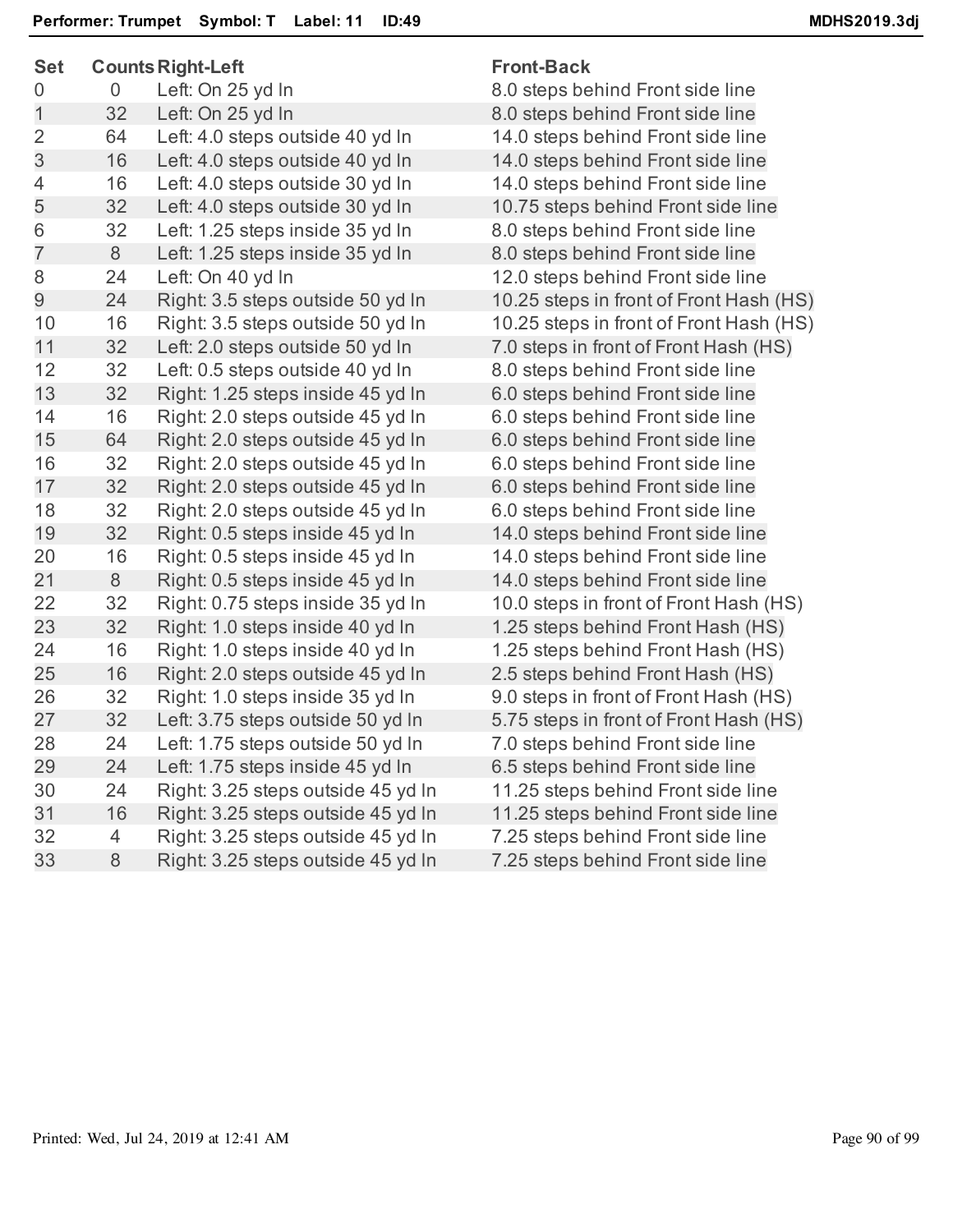| つらい            |                | Counts Right-Left                  | <u>FIUIIL-DACN</u>   |
|----------------|----------------|------------------------------------|----------------------|
| 0              | 0              | Left: On 25 yd In                  | 12.0 steps in front  |
| $\overline{1}$ | 32             | Left: On 25 yd In                  | 12.0 steps in front  |
| $\overline{2}$ | 64             | Left: 4.0 steps outside 40 yd In   | 10.0 steps in front  |
| 3              | 16             | Left: 4.0 steps outside 40 yd In   | 10.0 steps in front  |
| $\overline{4}$ | 16             | Left: 4.0 steps outside 30 yd In   | 10.0 steps in front  |
| 5              | 32             | Left: 4.0 steps outside 30 yd In   | 13.25 steps behin    |
| 6              | 32             | Left: 1.25 steps outside 35 yd In  | 8.0 steps behind F   |
| $\overline{7}$ | 8              | Left: 1.25 steps outside 35 yd In  | 8.0 steps behind F   |
| 8              | 24             | Left: 3.0 steps outside 40 yd In   | 12.0 steps behind    |
| 9              | 24             | Left: 3.25 steps outside 50 yd In  | 13.75 steps in fron  |
| 10             | 16             | Left: 3.25 steps outside 50 yd In  | 13.75 steps in fron  |
| 11             | 32             | Left: 2.0 steps inside 45 yd In    | 7.0 steps in front o |
| 12             | 32             | Left: 3.0 steps outside 40 yd In   | 8.0 steps behind F   |
| 13             | 32             | Right: 3.75 steps inside 45 yd In  | 6.0 steps behind F   |
| 14             | 16             | Right: 2.0 steps inside 45 yd In   | 10.0 steps behind    |
| 15             | 64             | Right: 2.0 steps inside 45 yd In   | 10.0 steps behind    |
| 16             | 32             | Right: 2.0 steps inside 45 yd In   | 10.0 steps behind    |
| 17             | 32             | Right: 2.0 steps inside 45 yd In   | 10.0 steps behind    |
| 18             | 32             | Right: 2.0 steps inside 45 yd In   | 10.0 steps behind    |
| 19             | 32             | Right: 3.0 steps inside 45 yd In   | 14.0 steps behind    |
| 20             | 16             | Right: 3.0 steps inside 45 yd In   | 14.0 steps behind    |
| 21             | 8              | Right: 3.0 steps inside 45 yd In   | 14.0 steps behind    |
| 22             | 32             | Right: 3.5 steps inside 35 yd In   | 9.5 steps in front o |
| 23             | 32             | Right: 2.75 steps inside 40 yd In  | 3.0 steps behind F   |
| 24             | 16             | Right: 2.75 steps inside 40 yd In  | 3.0 steps behind F   |
| 25             | 16             | Right: 0.25 steps outside 45 yd In | 4.25 steps behind    |
| 26             | 32             | Right: 0.75 steps outside 35 yd In | 7.25 steps in front  |
| 27             | 32             | Left: 1.75 steps outside 50 yd In  | 3.75 steps in front  |
| 28             | 24             | Left: 3.75 steps inside 45 yd In   | 7.25 steps behind    |
| 29             | 24             | Left: 1.0 steps outside 45 yd In   | 6.75 steps behind    |
| 30             | 24             | Right: 3.0 steps inside 40 yd In   | 9.25 steps behind    |
| 31             | 16             | Right: 3.0 steps inside 40 yd In   | 9.25 steps behind    |
| 32             | $\overline{4}$ | Right: 3.0 steps inside 40 yd In   | 5.25 steps behind    |
| 33             | 8              | Right: 3.0 steps inside 40 yd In   | 5.25 steps behind    |
|                |                |                                    |                      |

## **Set CountsRight-Left Front-Back**

of Front Hash (HS) of Front Hash (HS) of Front Hash (HS) of Front Hash (HS) of Front Hash (HS) d Front side line front side line ront side line **Front side line** It of Front Hash (HS) It of Front Hash (HS). f Front Hash (HS) iont side line ront side line **Front side line Front side line Front side line** Front side line **Front side line Front side line** Front side line **Front side line** f Front Hash (HS) Front Hash (HS) Front Hash (HS) Front Hash (HS) of Front Hash (HS) of Front Hash (HS) **Front side line Front side line Front side line Front side line Front side line Front side line**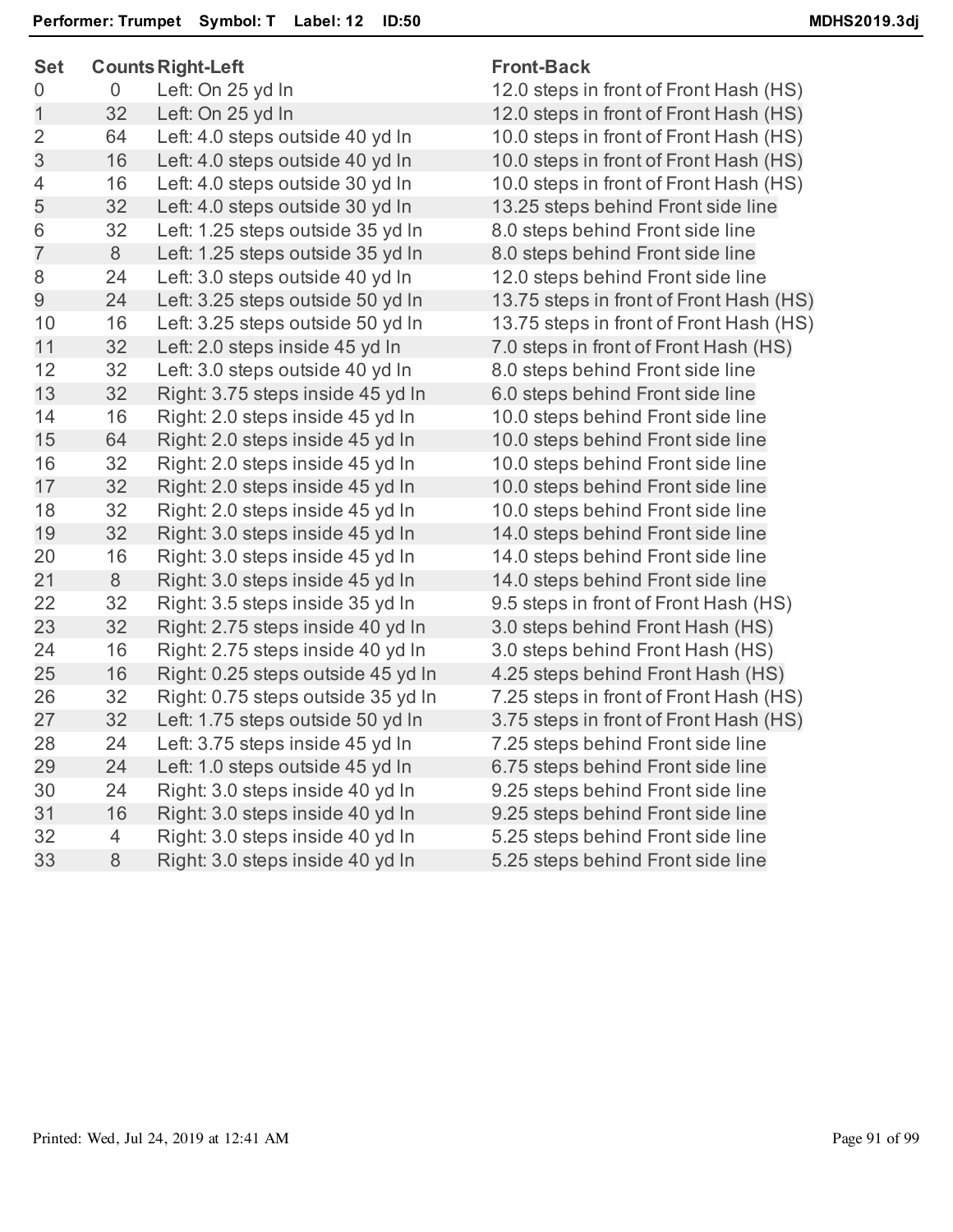| <b>Set</b>     |                | <b>Counts Right-Left</b>           | <b>Front-Back</b>                      |
|----------------|----------------|------------------------------------|----------------------------------------|
| 0              | $\overline{0}$ | Left: On 30 yd In                  | 12.0 steps in front of Front Hash (HS) |
| 1              | 32             | Left: On 30 yd In                  | 12.0 steps in front of Front Hash (HS) |
| $\overline{2}$ | 64             | Left: On 40 yd In                  | 10.0 steps in front of Front Hash (HS) |
| 3              | 16             | Left: On 40 yd In                  | 10.0 steps in front of Front Hash (HS) |
| 4              | 16             | Left: On 30 yd In                  | 10.0 steps in front of Front Hash (HS) |
| 5              | 32             | Left: 4.0 steps outside 30 yd In   | 12.0 steps in front of Front Hash (HS) |
| 6              | 32             | Left: 4.0 steps outside 35 yd In   | 8.0 steps behind Front side line       |
| $\overline{7}$ | 8              | Left: 4.0 steps outside 35 yd In   | 8.0 steps behind Front side line       |
| 8              | 24             | Left: 2.0 steps inside 35 yd In    | 12.0 steps behind Front side line      |
| 9              | 24             | Left: 2.25 steps outside 45 yd In  | 11.0 steps behind Front side line      |
| 10             | 16             | Left: 2.25 steps outside 45 yd In  | 11.0 steps behind Front side line      |
| 11             | 32             | Left: 2.0 steps outside 45 yd In   | 7.0 steps in front of Front Hash (HS)  |
| 12             | 32             | Left: 2.5 steps inside 35 yd In    | 8.0 steps behind Front side line       |
| 13             | 32             | Right: 1.75 steps outside 50 yd In | 6.0 steps behind Front side line       |
| 14             | 16             | Right: 2.0 steps outside 45 yd In  | 14.0 steps behind Front side line      |
| 15             | 64             | Right: 2.0 steps outside 45 yd In  | 14.0 steps behind Front side line      |
| 16             | 32             | Right: 2.0 steps outside 45 yd In  | 14.0 steps behind Front side line      |
| 17             | 32             | Right: 2.0 steps outside 45 yd In  | 14.0 steps behind Front side line      |
| 18             | 32             | Right: 2.0 steps outside 45 yd In  | 14.0 steps behind Front side line      |
| 19             | 32             | Right: 2.5 steps outside 50 yd In  | 14.0 steps behind Front side line      |
| 20             | 16             | Right: 2.5 steps outside 50 yd In  | 14.0 steps behind Front side line      |
| 21             | 8              | Right: 2.5 steps outside 50 yd In  | 14.0 steps behind Front side line      |
| 22             | 32             | Right: 1.75 steps outside 40 yd In | 9.25 steps in front of Front Hash (HS) |
| 23             | 32             | Right: 2.5 steps inside 40 yd In   | 5.5 steps behind Front Hash (HS)       |
| 24             | 16             | Right: 2.5 steps inside 40 yd In   | 5.5 steps behind Front Hash (HS)       |
| 25             | 16             | Right: 1.5 steps inside 45 yd In   | 6.0 steps behind Front Hash (HS)       |
| 26             | 32             | Right: 2.75 steps outside 35 yd In | 5.25 steps in front of Front Hash (HS) |
| 27             | 32             | Right: On 50 yd In                 | 2.0 steps in front of Front Hash (HS)  |
| 28             | 24             | Left: 1.0 steps inside 45 yd In    | 8.0 steps behind Front side line       |
| 29             | 24             | Left: 3.5 steps outside 45 yd In   | 7.5 steps behind Front side line       |
| 30             | 24             | Right: 3.75 steps inside 40 yd In  | 6.75 steps behind Front side line      |
| 31             | 16             | Right: 3.75 steps inside 40 yd In  | 6.75 steps behind Front side line      |
| 32             | 4              | Right: 3.75 steps inside 40 yd In  | 2.75 steps behind Front side line      |
| 33             | 8              | Right: 3.75 steps inside 40 yd In  | 2.75 steps behind Front side line      |
|                |                |                                    |                                        |